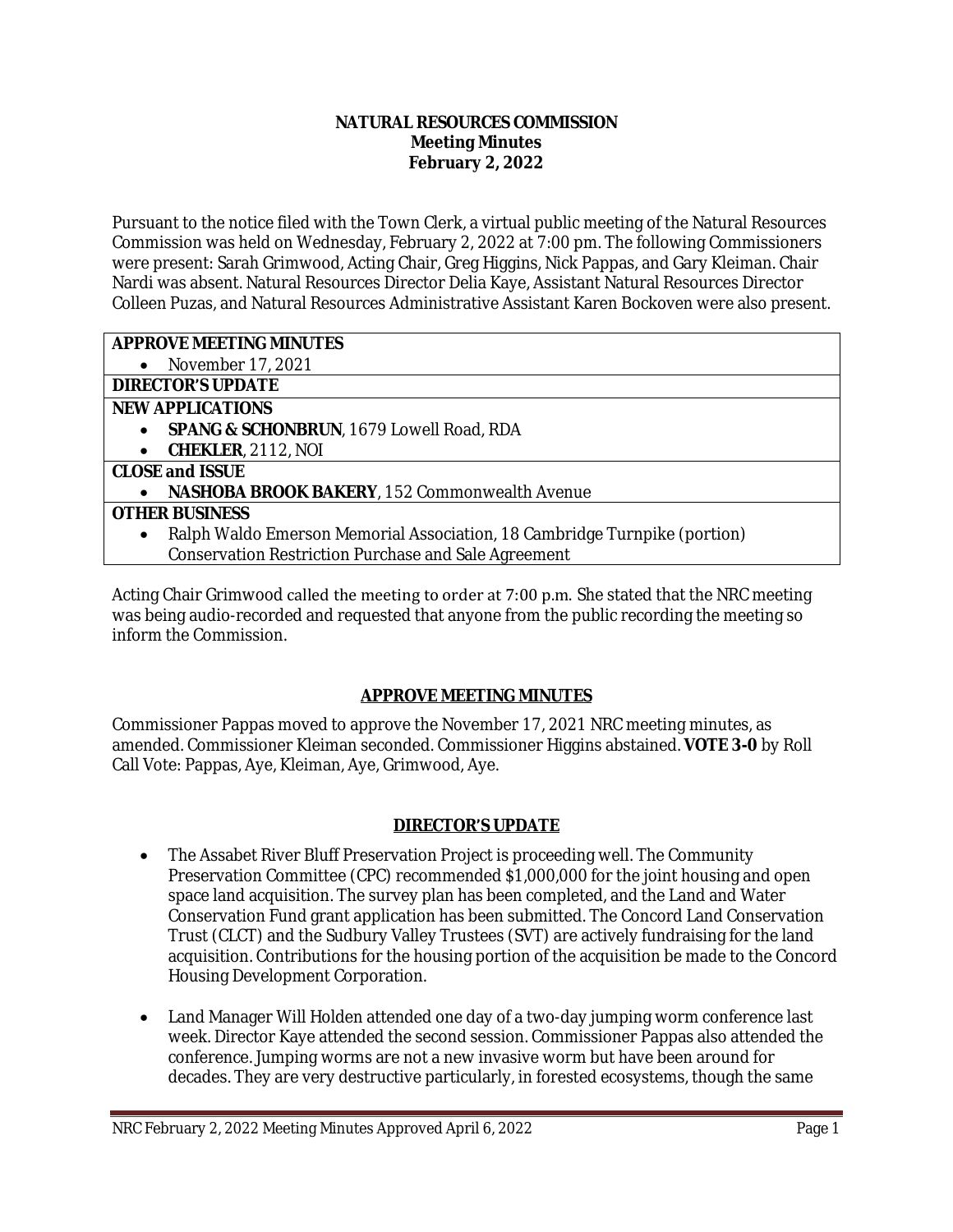can be said for European earthworms. Prevention is important because there is currently not a good control for them. To help keep the worms out of landscape people should check new plant soil, compost, and mulch. People can also put soil, mulch, and compost under plastic and solarize it. Neither cocoons nor worms can survive temperatures of 104 degrees for 24 hours. People should be aware and keep an eye out for them.

Commissioner Pappas suggested contacting CPW. Director Kaye confirmed that she would be in touch with them to monitor the composting site. Commissioner Pappas said the main take away he got from the conference was that there was a high risk of jumping worms in compost because they live in the leaf layer. He was doubtful that the compost materials reach 104 degrees.

Commissioner Grimwood asked how long jumping worms stay in egg form. Commissioner Pappas replied that in New England climate the cocoons over winter and hatch in the spring. Cocoons are extremely difficult to find. Director Kaye said cocoons can survive for up to two years.

## **NEW APPLICATIONS**

### **Request for Determination of Applicability, Spang and Schonbrun, 1679 Lowell Road, RDA File #22-2**

Acting Chair Grimwood opened the meeting seeking approval to construct a roofed porch, deck, and patio within the 100-foot Buffer Zone to Bordering Vegetated Wetlands. List of plans and documents discussed at this meeting:

- Request for Determination of Applicability Application; and
- Site Plan prepared by Dickinson Architects, LLC revised January 31, 2022.

Homeowners Eliza Spang and David Schonbrun and Bill Dickinson of Dickinson Architects attended tonight's meeting. Mr. Dickinson said the homeowners would like to construct a farmer's porch on the front of the house. They would also like to construct a deck and patio in the back of the house, both of which will be outside the 50-foot NBZ. He explained that a portion of the front porch (290s.f.) will be within the 100-foot BZ. To mitigate for the 290 s.f. disturbance, they will plant three evergreens. Acting Chair Grimwood asked if the three trees were native. Mr. Dickinson confirmed that was correct. The homeowners will confirm with Natural Resources staff prior to planting.

Acting Chair Grimwood inquired about outdoor lighting. Mr. Dickinson said recessed can lighting will be installed in the porch ceiling. Acting Chair Grimwood said outdoor lighting should be lowlumen, wildlife friendly bulbs, and mounting light fixtures low to the ground. She noted that there is a potential vernal pool nearby and wildlife may be affected by the light. Mr. Dickinson said the vernal pool is on the opposite side. Mr. Schonbrun said they turn their lights off at 10:00 pm every night and they will continue that practice. Acting Chair Grimwood clarified that she was referring to the lights at the back of the house. Mr. Dickinson said no new lighting is proposed for the deck. Director Kaye said if that is the case no condition is necessary. Commissioner Higgins said lighting installed in the future should also be wildlife friendly. Mr. Schonburn asked if they were to agree to put lighting on timers with a reasonable turnoff so the lights do not affect the vernal pool prior to final approval or construction would that be satisfactory. Commissioner Kleiman said the concern is less with the timing and more about the quality of the light bulb.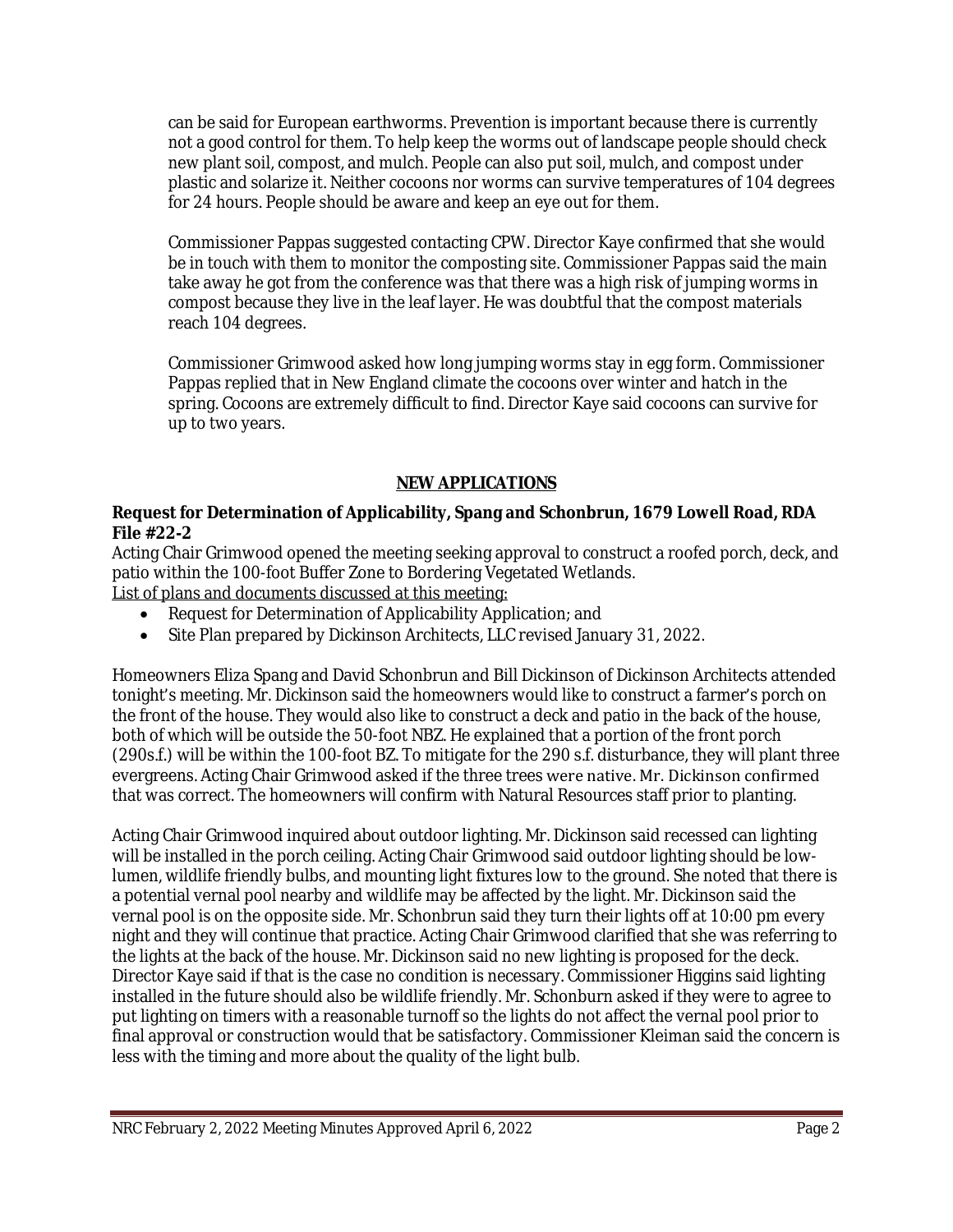Mr. Dickinson said construction materials will be stockpiled on the driveway.

There were no public comments.

Commissioner Kleiman moved to issue a Negative Determination of Applicability #3 with the following conditions: 1) A pre-construction site visit shall be held with DNR staff and the Contractor to review erosion controls and limits of work; 2) Stockpiling shall occur outside the 100-foot Buffer Zone; 3) Any future outdoor lighting on the northwest deck shall consist of low-lumen, wildlife friendly bulbs, and lighting fixtures shall be mounted low to the ground; and 4) After the project has been completed, the Applicant shall submit a letter to the NRC stating that all work has been conducted in accordance with all conditions of this Determination of Applicability. Any changes from the RDA shall be described. Commissioner Higgins seconded. It was **UNANIMOUSLY VOTED**  by roll call vote: Higgins, Aye, Pappas, Aye, Kleiman, Aye, Grimwood, Aye.

## **Notice of Intent, Chekler, 2112 Main Street, DEP File #137-\***

Acting Chair Grimwood opened the meeting seeking approval to replace existing septic system within the 200-foot Riverfront Area to the Assabet River and within the 100-foot Buffer Zone to Bank and Bordering Vegetated Wetlands.

List of plans and documents discussed at this meeting:

- Notice of Intent Application; and
- Proposed Plan prepared by Innovative Septic Design, Inc. revised December 22, 2021.

Homeowner Eugne Chekler, Matthew Marro of Matthew Marro Environmental Consulting, and Evan Carloni of Innovative Septic Design attended tonight's meeting. Mr. Marro said the project is for septic replacement which is within the 100-foot BZ. The project does meet the exemption criteria in the 200-foot Riverfront. Three trees will have to be removed. They will provide tree protection for the trees that are remaining. Erosion controls will be installed around the limit of work. Acting Chair Grimwood asked if the BVW was flagged. Director Kaye replied that flags were not evident, however, flagging was done for a prior filing. The flagging is close enough that reflagging wouldn't be necessary for the septic project, but the Commission include a finding that the wetland boundaries as shown on the plan are not approved under this filing.

Mr. Marro explained that he contacted Alicia Gailen, the outreach coordinator for the DEP Northeast Region office because she had a comment about an extra filing fee needed for the Riverfront. He told Ms. Gallon that he did not believe it would be required for the multiplier because the work was exempt under the River's Act. Ms. Gailen said if the work is within the BZ than the multiplier would still apply. Mr. Marro subsequently sent out an additional check.

Acting Chair Grimwood asked for a chart including the three trees that are going to be removed and what mitigation will be provided. Mr. Marro replied that they are in the process of doing that. Director Kaye asked whether the tree furthest from the leaching field could be retained. Mr. Carloni said the tree needs to be removed because of the proximity to the leaching field.

There were no public comments.

The Applicant agreed to continue the hearing to February 16, 2022 pending revised plans and issuance of a DEP number.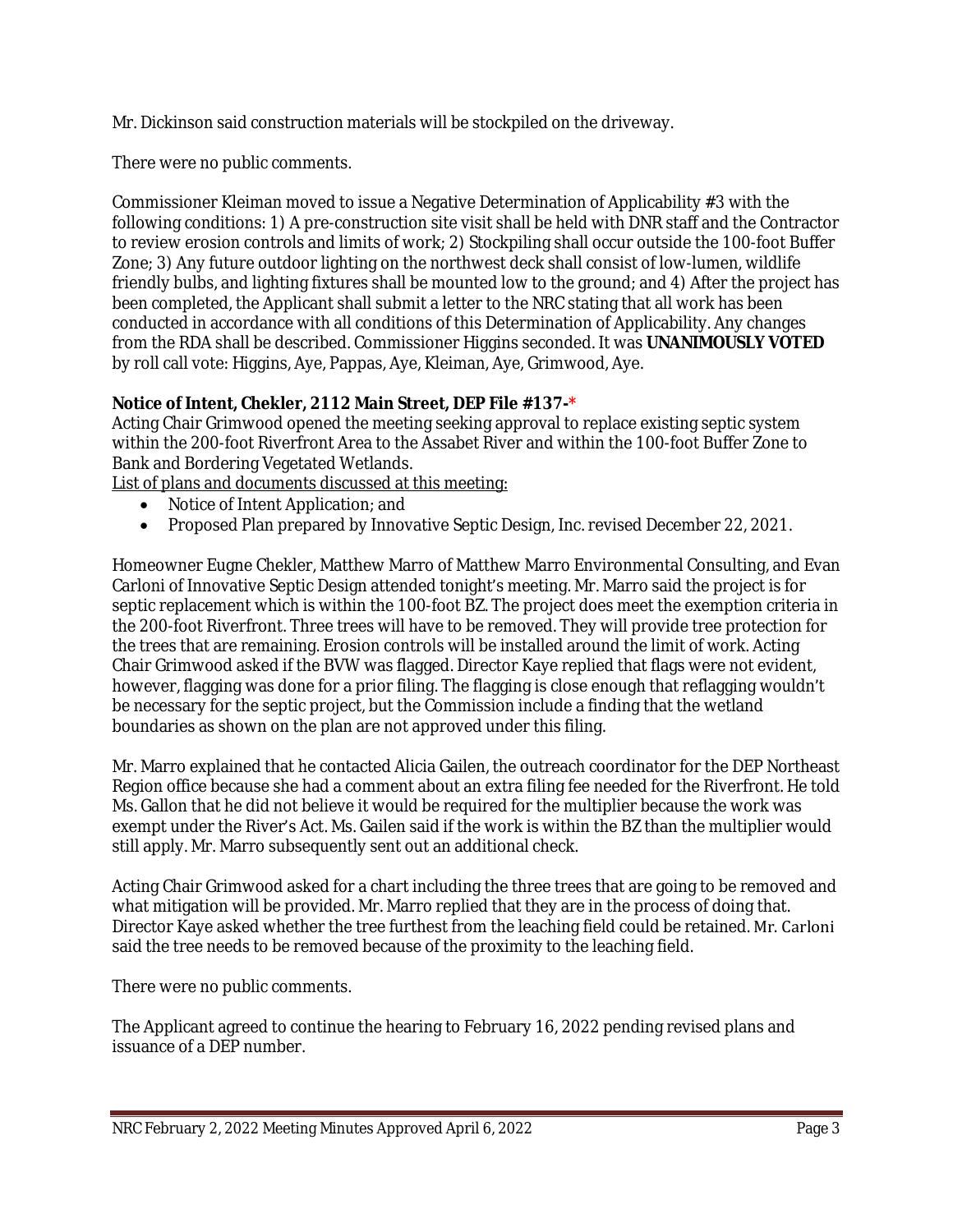## **CLOSE AND ISSUE PERMITS**

### **Nashoba Brook Bakery, 152 Commonwealth Avenue, DEP File #137-1587**

Acting Chair Grimwood reopened the hearing seeking approval to remove and rebuild an existing concrete walkway and install new water and sewer connections within Bordering Land Subject to Flooding, the 200-foot Riverfront Area to the Nashoba Brook, and the 100-foot Buffer Zone to Bank and Bordering Vegetated Wetlands.

Commissioner Kleiman moved to close the hearing and issue an Order of Conditions for DEP File #137-1587 with Findings A, B, C, D, and E, Standard Conditions 1-20, and Special Conditions 21-52. Commissioner Higgins seconded. It was **UNANIMOUSLY VOTED** by roll call vote: Higgins, Aye, Pappas, Aye, Kleiman, Aye, Grimwood, Aye.

### **OTHER BUSINESS**

### **Ralph Waldo Emerson Memorial Association, 18 Cambridge Turnpike (portion) Conservation Restriction Purchase and Sale Agreement**

Director Kaye said 2021 Town Meeting approved the purchase of a conservation restriction over Lot 1 (0.68 acre parcel) of the larger Emerson House parcel. This purchase secures the location of the Emerson-Thoreau Amble connecting to Lot B which the Town acquired in 2019 from the Emerson Association. Director Kaye explained that the action in front of the Commission tonight is to vote to authorize the NRC to enter into that Purchase and Sale Agreement with the Emerson Association and to authorize Interim Town Manager Kerry Lafleur to execute the Purchase and Sale Agreement.

Commissioner Higgins moved to enter into a record of vote of the Town of Concord Natural Resources Commission on February 2, 2022.

At a duly called public meeting of the Town of Concord Natural Resources Commission on February 2, 2022, the Commission voted as follows:

(1) To approve the Purchase and Sale Agreement by and between the Ralph Waldo Emerson Memorial Association and the Commission for the Commission's acquisition of a Conservation Restriction on a portion of that certain property known as 18 Cambridge Turnpike, Concord, Massachusetts, consisting of approximately .68 acres and shown as C.R. Area 29,619 S.F. 0.68 AC.  $\pm$ " on that certain plan entitled "Conservation Restriction Plan of Land in Concord, Massachusetts" prepared by Stamski and McNary, Inc., and dated November 22, 2021; and

(2) To authorize the Town Manager to execute the Purchase and Sale Agreement in the form presented to the Commission at its February 2, 2022 meeting.

Commissioner Pappas seconded. It was **UNANIMOUSLY VOTED** by roll call vote: Higgins, Aye, Pappas, Aye, Kleiman, Aye, Grimwood, Aye.

Susan Bates (NRC Liaison to Select Board) attended tonight's meeting. She wanted to remind everyone that there is an election tomorrow regarding funding for the middle school project and for filling a one-year term position on the school committee.